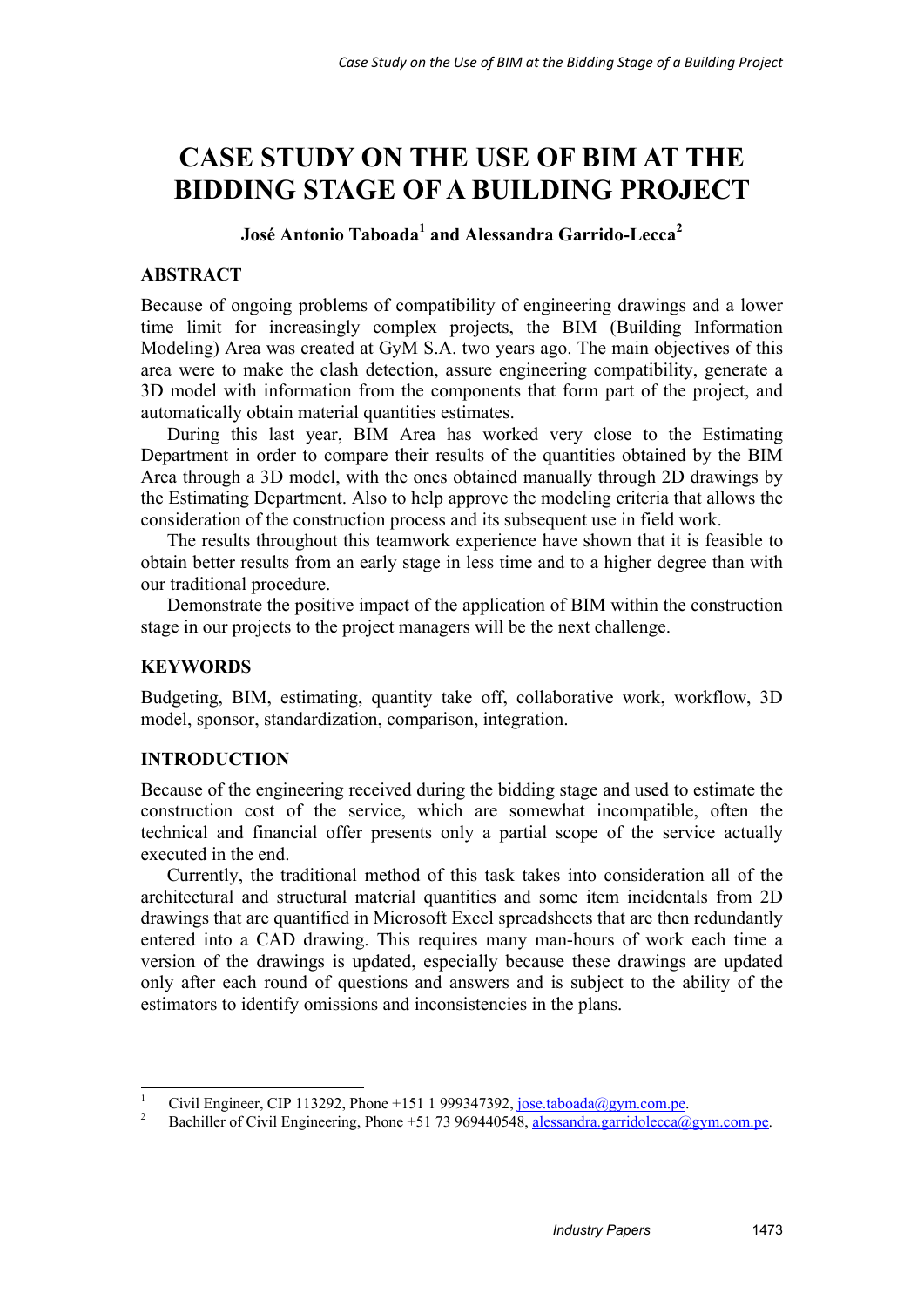Unless your staff is highly trained in obtaining fast reliable data, using the traditional method, budgetary mistakes can occur, cutting down the margin of the company.

It should be a priority for the bidding of projects with greater complexity and larger scope that no budget errors should arise in the material quantity estimates. Therefore, in sight of the many man-hours that the estimators invested, it was decided that concrete and formwork quantities could be obtained directly from a 3D model through the execution of a more efficient tool for these cases, than the use of a spreadsheet.

This implementation process between the Estimating Department and the BIM Area demanded a period of adaptation that was accompanied by the revision of the quantity estimation process and the adequacy of the tools used for effective comparison. This first attempt may not be the most satisfying but was followed by an increase in the reliability of the estimates obtained.

The results shown in this paper are the consequence of approximately eight months of collaborative work between the two departments. To make this process and new tools sustainable over time, their integration into the Estimating Department is required, and taking into consideration that there will be a learning curve for the estimators that will need to be trained.

Most importantly, for any organizational change that involves a change of process, one must have the direct support of a sponsor convinced of its advantages, especially in large companies where every good initiative could be diluted between the different channels that approve such changes. Therefore, at first, a particular department has to bear the costs involved in adapting to change, and users' widespread acceptance, only after the demonstration of its advantages. As a recommendation in the same sense, "…If the senior company management sees the value in the model-based cost estimating process and endorses it, it is much easier to implement within the company…" (Tiwari, et al., 2009).

#### **BODY OF PAPER**

It is necessary three factors in order to prepare a good budget: engineering reliable information, a plan that involves applied construction procedure deadlines and the resources needed to execute it.

In an increasingly competitive market like the one in Peru, where efficiency and the cost of the service offered are valued, it is important to rely on an information flow of offers reflecting this trend and, for these reasons, one must suppose that it was feasible to improve efficiency of the material quantity estimation process by using 3D modeling tools instead of our traditional spreadsheets in Microsoft Excel.

However, for this to be done, someone would have to bear the cost of the use of new technological tools and the redundancy of efforts in obtaining results because it was necessary to compare the results obtained for the quantity estimates of concrete and formwork through two processes in order to eventually accept the advantages of using the process proposed in this paper.

The cost was finally assumed by the Technical Management Office and with the support of the BIM Area. Initially, the intention was to verify whether the 3D modeling programs used by the BIM Area were capable of reporting the amounts that were being obtained by Estimating Department using a spreadsheet.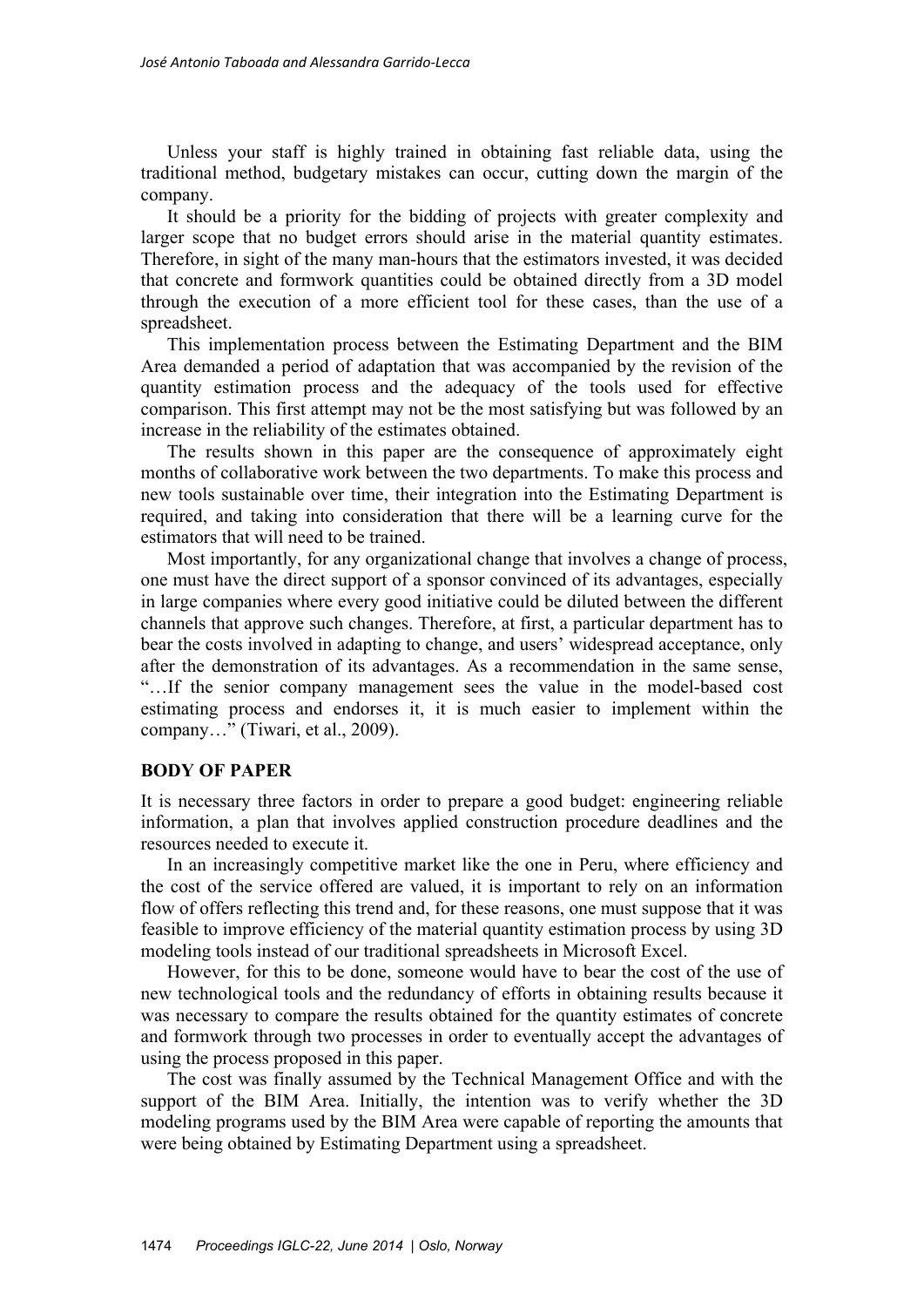Because the work process of the two departments was not initially reviewed together, the results of the first work experience were not encouraging. However, it did serve to identify the "why" of the failures, among which we found distrust, lack of adequate communication, lack of standardization of the approaches for obtaining material quantities, resistance to change, scope definition and higher consumption of man-hours due to reworks.

After a first comparison, actions were taken to reverse this situation. This made it possible to identify how the initial process of the Estimating Department would have to be modified. The following results showed a significant improvement.

#### **INITIAL WORKFLOW OF THE ESTIMATING DEPARTMENT**

Prior to the involvement of the BIM Area in obtaining quantity estimates, the workflow of the proposal was as shown in Figure 1.



Figure 1: Initial Workflow for Technical and Economical Proposal Development– Estimating Department (Own Source 2014)

## **IMPLEMENTATION OF THE USE OF BIM TOOLS FOR OBTAINING MATERIAL QUANTITY ESTIMATES**

In the BIM Area, Autodesk Revit software is used to model many of the components that make up a project, including concrete projects.

This program has proven to be sufficient for the material quantity estimates of building projects and is well-complemented by the use of Microsoft Excel and Microsoft Access, frequently used in the Estimating Department.

Furthermore, under a survey in the Estimating Department, the average adaptation time was estimated, comparing the use of their conventional tools with their adaptation to the use of BIM tools over time – aiming at obtaining reliable quantity estimates. The result of this comparison is shown by each discipline in Figure 2.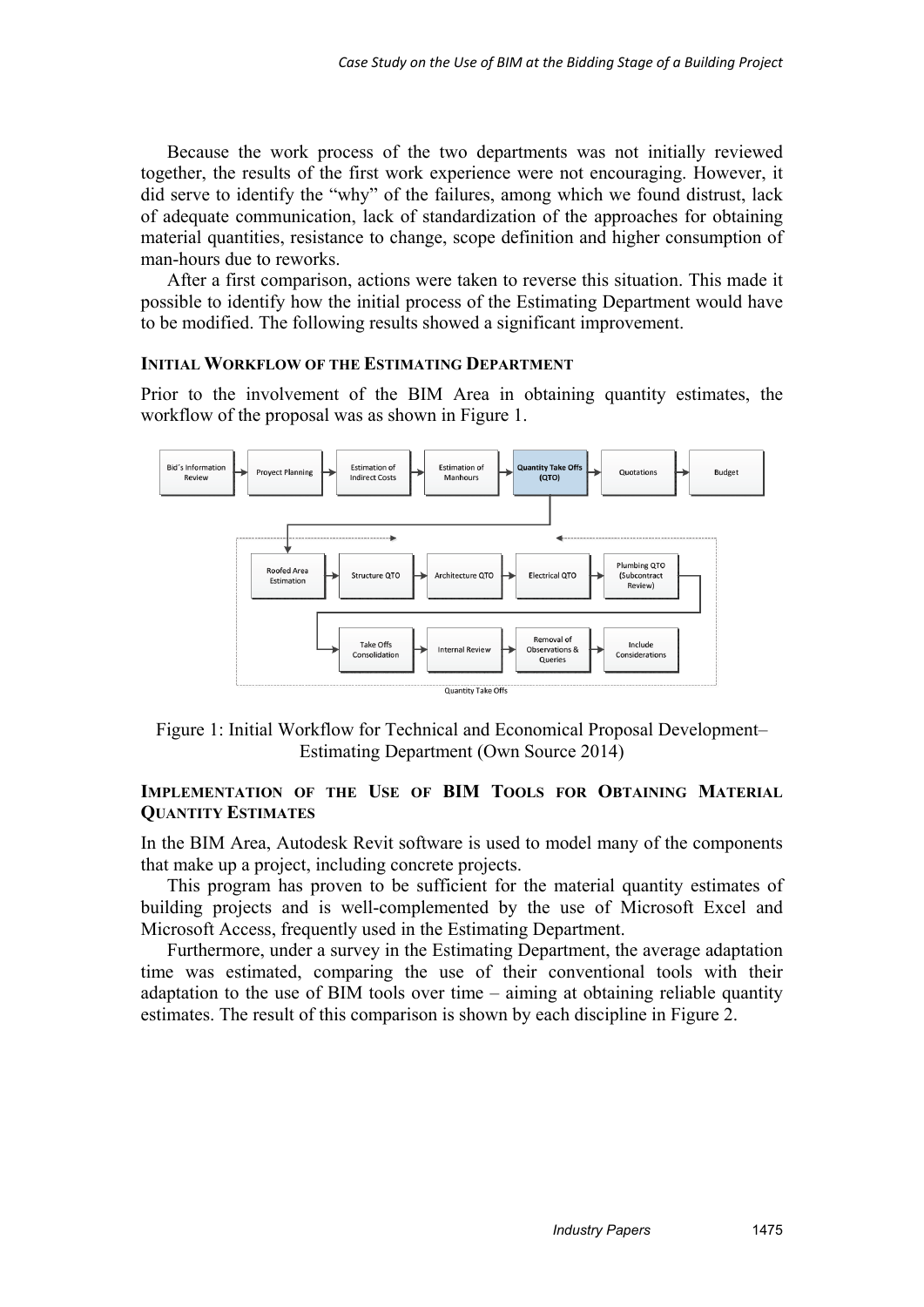

% of developed knowledge

Figure 2: Learning Curve by Discipline of the Estimate Evaluating Tools for the Estimating Department and BIM Area (Own Source 2014)

Figure 2, shows that the training time (in order to obtain reliable estimates) using BIM tools is generally less than the time needed to use spreadsheets and a CAD drawing program

#### **Standardization and Automation**

It can be noted that by standardizing both the modeling methodology, and the definition of the parameters applied in 3D models, it was possible to obtain prompt, reliable quantity estimates, and adaptable to different formats of the aforementioned budgets. The BIM Area determined that it was necessary, as part of the standardization process, to do the following:

- Use default templates by disciplines: We have templates for models of different disciplines in order to work under a standard of predefined families and types.
- Use a naming convention: when modeling under the use of a common naming convention along with predefined families and types, allows for more orderly and reliable information for material quantities. It is important to follow the naming convention when applying the different parameters to the components.
- Define parameters: Completing certain parameters that allow us to regroup components as required by the different budget headings in order to facilitate getting the requested information more easily and in a more organized fashion. Among the parameters that have been implemented are: GyM Category, Classification, Group, Level of Element, Code of Element, Height Type, Structural Material, and Concrete Factor.
- Respect modeling techniques: It is necessary that prior to modeling, the parties involved should establish the techniques and the criteria to be applied, bearing in mind the construction process For example, it is important to model floor by floor, and pay attention to the horizontal and vertical displacement of components.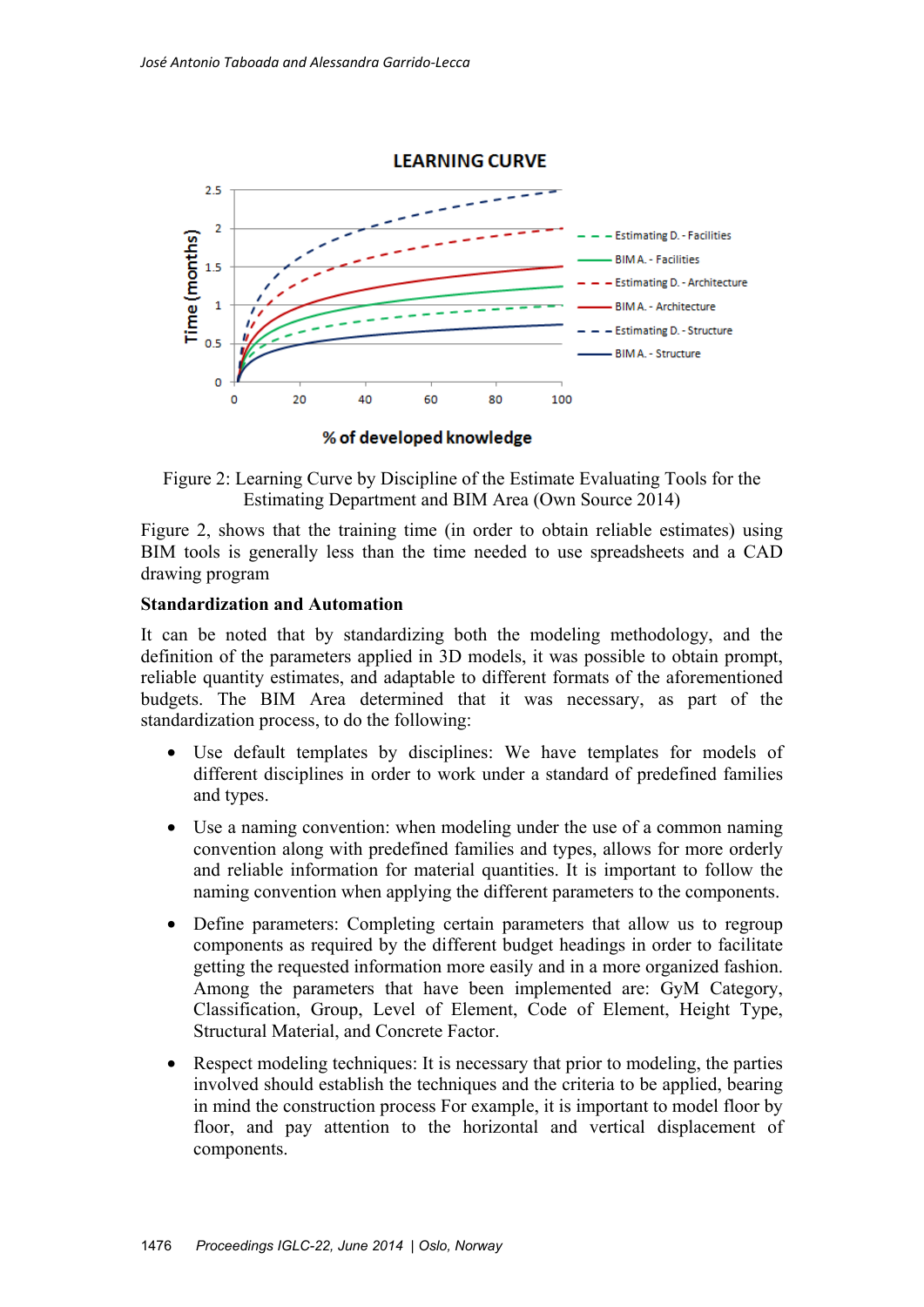- Conduct an audit of the 3D model: Many times during a 3D modeling and at the end of it, an audit is conducted to ensure that you have a model with accurate and complete information. The use of filters based on the aforementioned parameters is very useful for this audit.
- Export tables: Once a complete model and useful information is obtained for the material quantity estimates, an export of the database is done to organize it in such a way as to obtain quantity estimates from the various items of the project budget.

It is noteworthy that standardization is the first step in facilitating the automation in obtaining material quantity estimates straight from the 3D model.

#### **RESULTS COMPARISON**

The process of comparing results involved the review of six building projects at the same time, including office buildings (4), Shopping Malls (1), and Residencies (1). The classification of the projects reviewed is found in Table .

Table 1: Identification of Projects Compared Simultaneously by the Estimating Department and the BIM Area (Own Source 2014)

| Project   | <b>Project Type</b>       |
|-----------|---------------------------|
| Project 1 | <b>Office Building</b>    |
| Project 2 | <b>Residence Building</b> |
| Project 3 | <b>Office Building</b>    |
| Project 4 | <b>Shopping Mall</b>      |
| Project 5 | <b>Office Building</b>    |
| Project 6 | <b>Office Building</b>    |

For practical purposes, only the quantities of concrete and formwork of the structure budget, of components that could be modeled in Revit were compared. DPR has reported that for the Sutter Medical Center Castro Valley (SMCCV) project, 86% of the estimating concrete cost was directly obtained from a 3D model, since not all is modeled (Tiwari, 2009).

The comparison was intended to verify whether the quantity estimation process using BIM tools required less time (Khemlani, 2006, Sabol, 2008) and was less expensive (Finau and Yong, 2011) when compared to the total cost of the change in methodology.

Regarding the comparison of quantity estimates, Figure 3 and Figure 4 show the results of concrete and formwork percentages obtained by the BIM Area, respectively, using the data obtained by the Estimating Department as the base of comparison. In both graphs, we decided to discard the first comparison, because actual collaborative work had not taken place.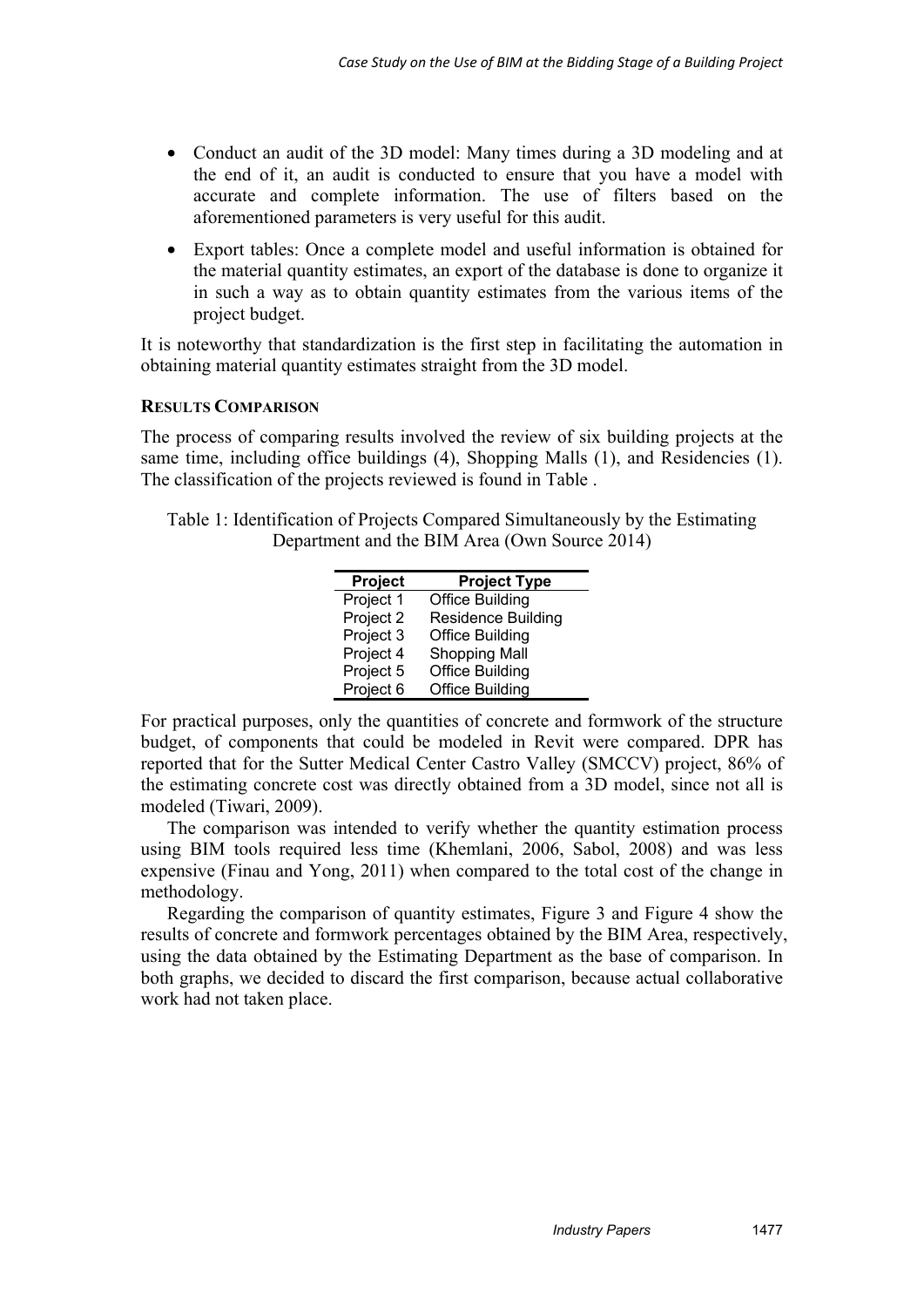

Figure 3: Comparison of Quantities of Concrete Obtained by the Estimating Department and BIM Area (Own Source 2013)





With regards to the comparison of the time taken to obtain estimates of the quantities of concrete and formwork, which was verified, using a BIM tool, this process takes on average 64% of the time required to make estimates with an Excel spreadsheet and 2D drawings. The results of the projects are compared in Table 2.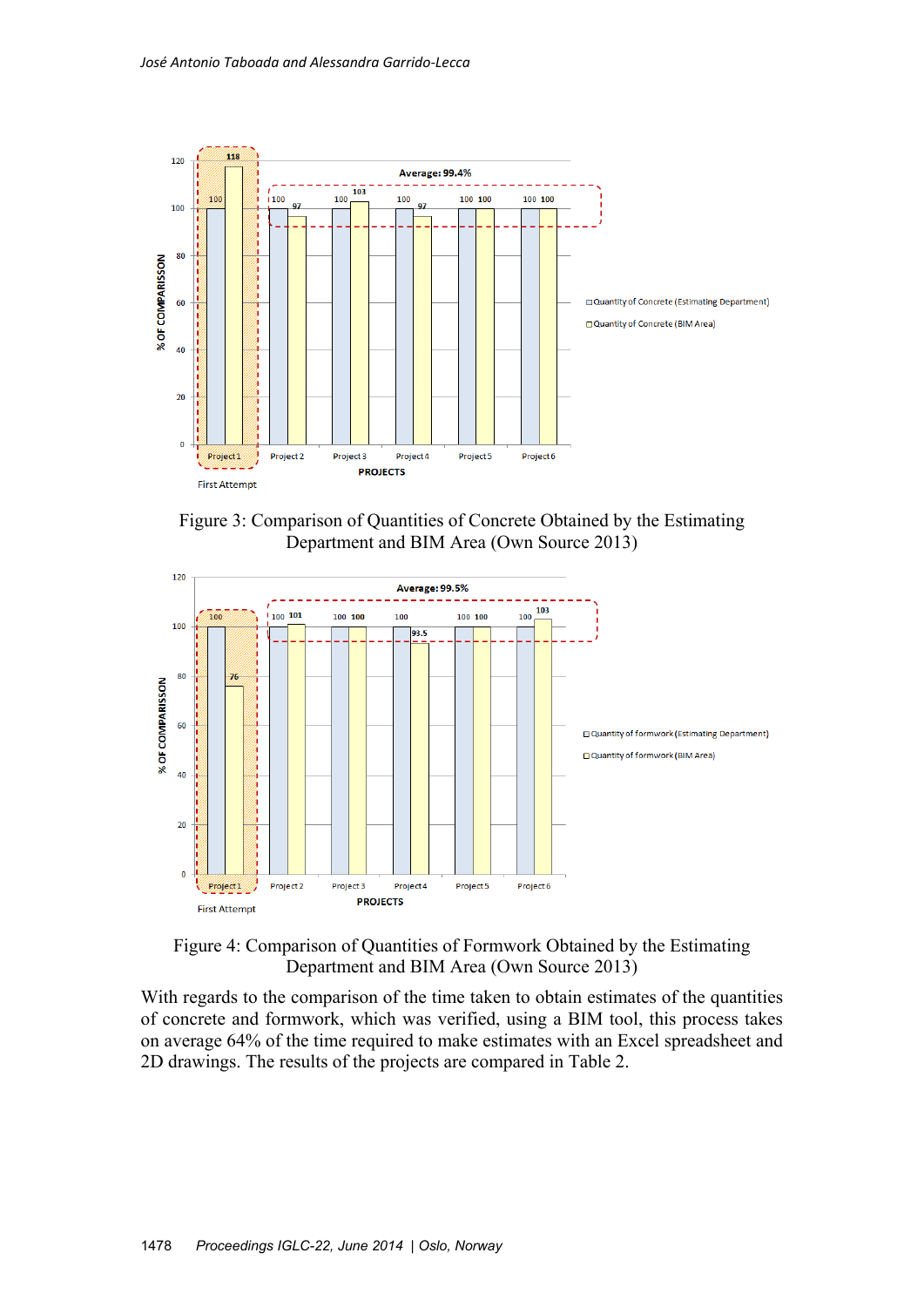|           | <b>Estimating Department</b> |                |                             | <b>BIM Area</b>       |                 |                      | <b>Results</b>                         |                       |
|-----------|------------------------------|----------------|-----------------------------|-----------------------|-----------------|----------------------|----------------------------------------|-----------------------|
|           | Man-<br>hours<br>(HH)        | Cost<br>(S/HH) | <b>Total</b><br>$Cost($ \$) | Man-<br>hours<br>(HH) | Cost<br>(\$/HH) | Total<br>$Cost($ \$) | <b>Man-hours</b><br>difference<br>(HH) | <b>Speed</b><br>Ratio |
| Project 1 | 318.60                       | 7.49           | 2,386.31                    | 244.00                | 11.12           | 2,713.28             | 311.11                                 | 0.766                 |
| Project 2 | 161.78                       | 7.49           | 1,211.69                    | 84.50                 | 11.12           | 939.64               | 154.29                                 | 0.522                 |
| Project 3 | 371.93                       | 7.49           | 2,785.72                    | 199.00                | 11.12           | 2,212.88             | 364.44                                 | 0.535                 |
| Project 4 | 532.13                       | 7.49           | 3,985.62                    | 416.00                | 11.12           | 4,625.92             | 524.64                                 | 0.782                 |
| Project 5 | 137.93                       | 7.49           | 1,033.06                    | 81.50                 | 11.12           | 906.28               | 130.44                                 | 0.591                 |
| Project 6 | 207.00                       | 7.49           | 1,550.43                    | 130.50                | 11.12           | 1,451.16             | 199.51                                 | 0.630                 |
|           |                              |                | 12,952.83                   |                       |                 | 12,849.16            |                                        | 0.64                  |
|           |                              |                | Total                       |                       |                 | Total                |                                        | Average               |

| Table 2: Comparison Evaluation of Results (Own Source 2014) |  |
|-------------------------------------------------------------|--|
|-------------------------------------------------------------|--|

With regard to the comparison of cost per man-hour invested in estimating quantities, and taking into consideration the profile of the people involved, the hardware and software, we found that the use of a BIM tool costs on average 48% more than the traditional method, as shown in Table 3. However, by combining the unit cost with the time spent, the results show that the final total cost is about the same for both cases.

Table 3: Comparison of the Cost per Hour Using Traditional Tools and BIM Tools (Own Source 2014)

|                                                    | Cost ( \$ / H )              |                 |  |
|----------------------------------------------------|------------------------------|-----------------|--|
| <b>Description</b>                                 | <b>Estimating Department</b> | <b>BIM Area</b> |  |
| Average Salary (\$ / H)                            | 6.54                         | 8.89            |  |
| Software $(\frac{6}{5} / H)$                       | 0.71                         | 1.55            |  |
| Hardware $(\frac{6}{5} / H)$                       | 0.24                         | 0.68            |  |
| Total $(\$/H)$                                     | 7.49                         | 11.12           |  |
| <b>Cost Ratio (BIM Area/Estimating Department)</b> | 1.48                         |                 |  |

Although the comparison of the total cost of the two results is similar, it should be mentioned that there are other considerations to take into account, such as:

- The advantages of having a model for later stages of the project.
- The possibility of obtaining a greater amount of interferences and incompatibilities between different engineering disciplines with less effort, which can affect the quantity estimates.
- Greater collaborative working and integration is achieved between the parties involved in the process of making the offer.
- The time needed in learning to use a BIM tool in obtaining reliable estimates, is less than the time required to obtain the same result with traditional tools.
- "As estimating in BIM continues to emerge, it is important to keep in mind that traditional cost estimating goes beyond material quantity takeoffs and

-

<sup>&</sup>lt;sup>1</sup> The difference between average salaries corresponds to the profile of the quantities estimators  $$ technical in the Budget Department and professional in the BIM Area.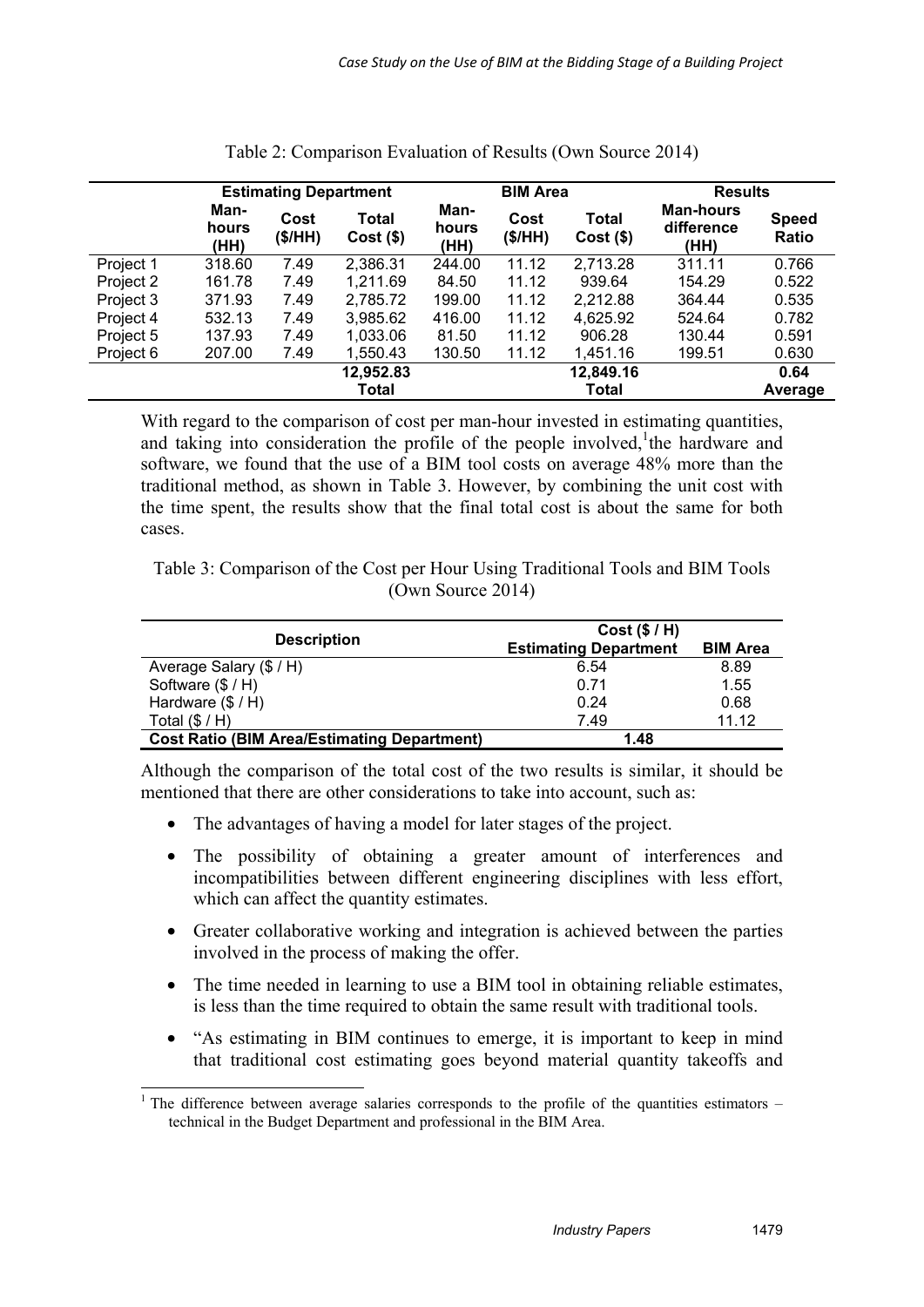price loading. It includes the 'modeling' of project construction with conditions and constraints that impact the construction process..." (McCuen, 2009).

## **INTEGRATED PROCESS WORKFLOW**

Figure 5 shows the workflow of the results comparison stage.



Figure 5: Current Workflow for Technical and Economical Proposal Development – Estimating Department with the assistance of the BIM Area (Own Source 2014)

It should be noted that the work-collaborative was key to achieving these results and was accomplished through meetings – including at start-up and for the output gaps and budget reviews (see Figure 6) – and constant communication between parties.



Figure 6: Output Gaps Revision Meeting with the Estimating Department (Own Source 2013)

#### **PROPOSED PROCESS WORKFLOW**

Based on the evaluation of the results, we propose to bear in mind for the future that the quantity estimates of possible items be fully integrated in the Estimating Department process, through the use of the BIM tool, as shown in Figure 7, and take advantage of subsequent benefits of having information from a 3D model.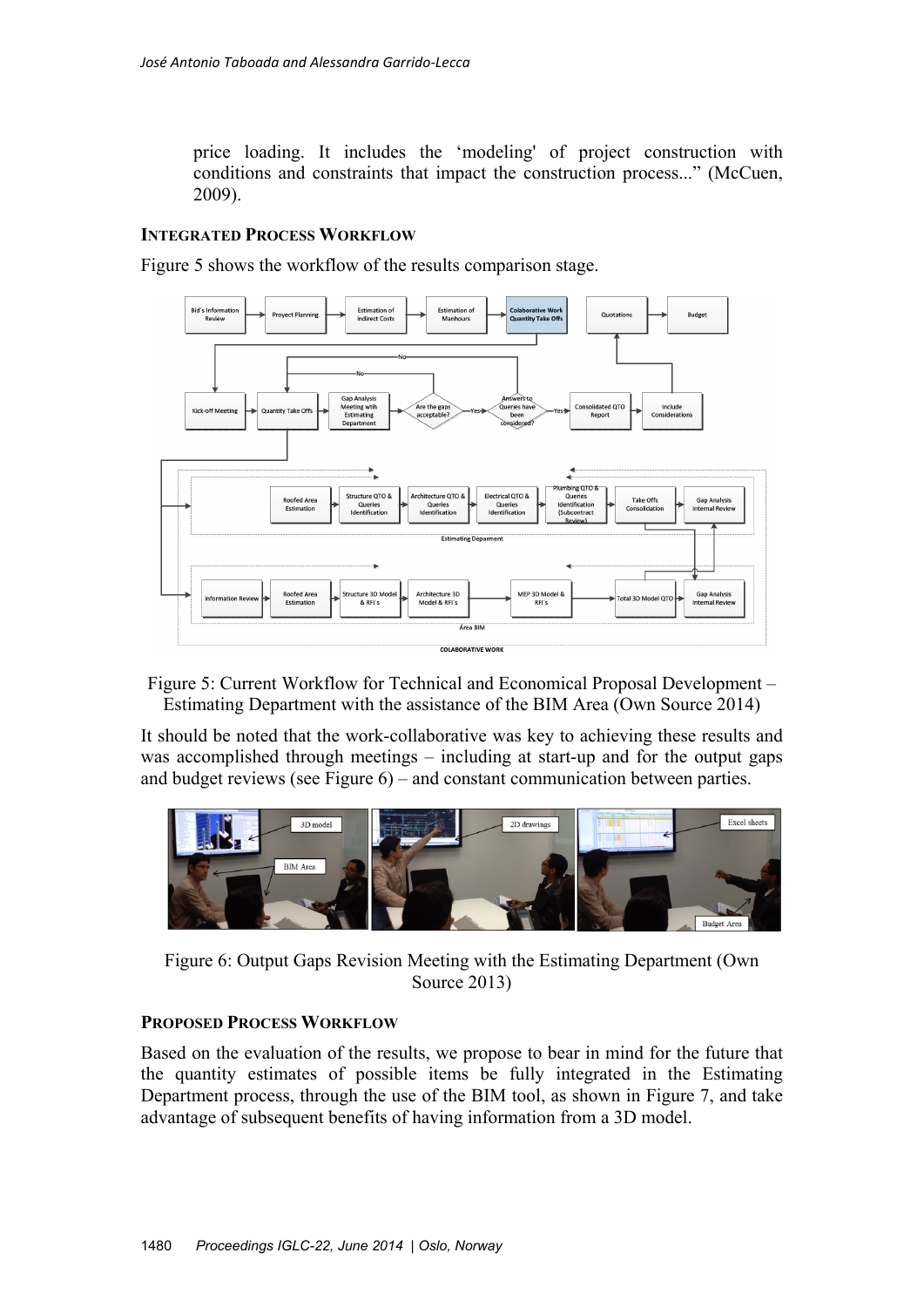

Figure 7: Proposed Workflow for Technical-Economic Proposal Development Integrating the use of BIM Tools – Estimating Department (Own Source 2014)

## **LESSONS LEARNED**

Based on our experience during the results comparison stage and having the experiences of the study case of the SMCCV project (Tiwari, 2009, Eastman et al., 2011), we can summarize the lessons learned from this stage:

- Collaborative work and communication are necessary to perform a reliable results comparison and achieve a more efficient process.
- The headships need to be made aware of the benefits of using BIM tools and need to be willing to use them in order to facilitate their implementation.
- The cost of implementation should be borne by an influential department that without knowing whether the implementation will be advantageous is willing to take on the increased cost of working in parallel.
- Not all budget items can be obtained straight from a 3D model.
- The standardization process facilitates the automation of estimating quantities.
- The use of a new tool or software does not always guarantee that we can obtain the expected results. Implementing new technologies involves performing several tests and the results will not necessarily be satisfactory, from the very beginning. Both collaborative work and the development of tools are important in obtaining reliable data.

# **CONCLUSIONS**

The cost per man-hour for the material quantity estimates is on average 48 % more than the traditional method, when considering the profiles of the people involved, in addition to the hardware and software of each method.

The time taken to make estimates of the concrete and formwork quantities, using a BIM tool, is on average 64 % less than the time required to make estimates with an Excel spreadsheet and drawings displayed on a 2D CAD program.